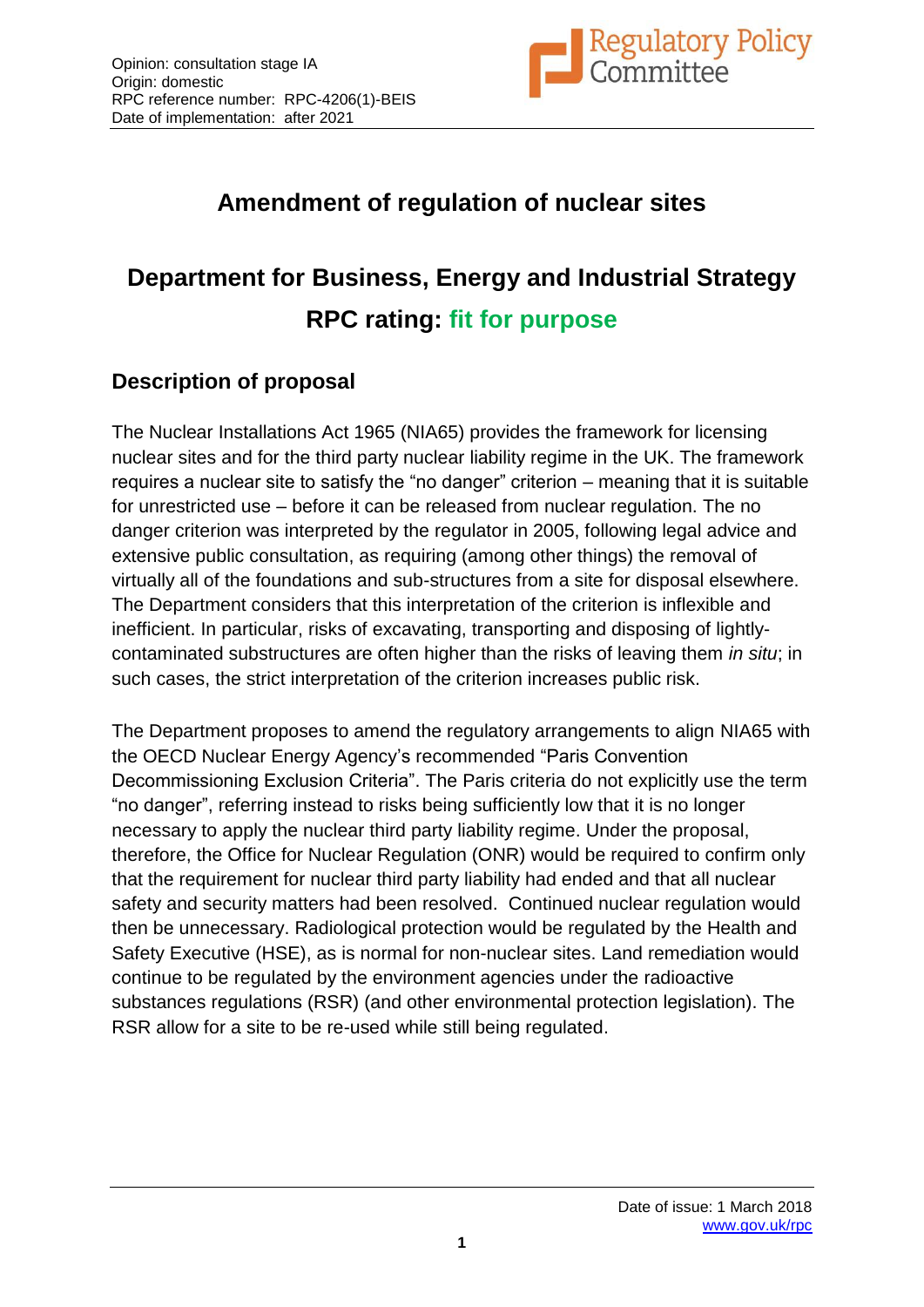

## **Impacts of proposal**

The proposals would bring net benefits primarily to businesses seeking to decommission their nuclear sites. In the UK, these currently comprise the businesses responsible for the 10 sites with Magnox nuclear power plants, Harwell, Winfrith, Sellafield and Dounreay. The Department does not monetise the impacts at Harwell and Sellafield. Savings from Harwell are expected to be small, while the decommissioning of Sellafield will take many decades and the time and other savings from satisfying the Paris criteria rather than the no danger criteria are subject to particular uncertainty. The Department is unable to monetise those impacts at this stage without further evidence. The IA anticipates that the policy will be implemented after 2021 and that the primary benefits of the policy will accrue up to 2037. The Department has, therefore, selected an appraisal period of 2021-2037. Only Winfrith is expected to reach the criteria for exiting the nuclear third party liability regime during the appraisal period and is, therefore, the only site for which benefits from insurance premium savings accrue during the appraisal period (see below).

#### **Benefits**

The business net present value of £383.1 million consists mainly of two benefits:

*Savings from excavating the sub-surface material.* The proposals would allow nuclear sites to leave low level waste in the soil. Excavating sub-surface material requires complex engineering, specialist equipment and skilled workers so the costs avoided by leaving waste in the soil can be considerable. Using estimates from the nuclear site companies and the Nuclear Decommissioning Authority (NDA), the IA estimates total savings from reductions in excavation to be between £114.8 million to £193.8 million, with a best estimate of £154.2 million (over 17 years in present value terms discounted to 2021). Leaving the low risk waste in the soil would also reduce the radiological risks from excavation. The IA does not, however, monetise the reduction of such risk.

*Savings from reduced transport and disposal wastes*. Nuclear site companies would also save the money that would otherwise be used for container purchase, transportation and disposal charges. Multiplying the estimated volume of waste by the associated cost per cubic metre, the NDA has provided low, and high, cost estimates of savings from transportation and disposal wastes. Combining the estimates from NDA and nuclear site companies, the regulator obtains a best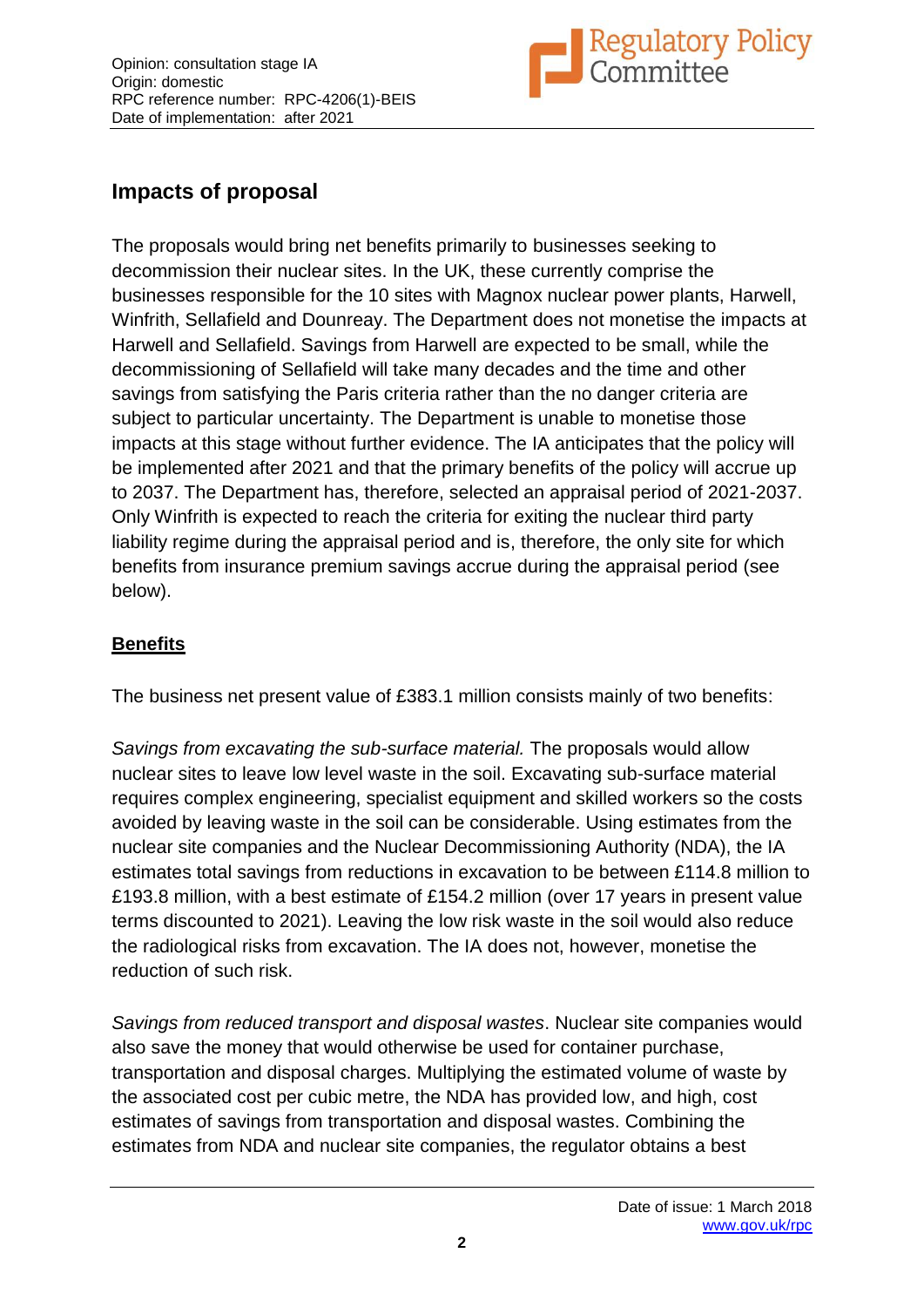

estimate of savings of £228.7 million in present value terms over the appraisal period.

In addition, nuclear site companies could experience insurance savings from exiting the nuclear third party liability. Winfrith is the only site for which benefits from insurance premium savings are expected to accrue during the appraisal period. Based on data from a number of nuclear sites, the IA estimates the total savings from standstill costs to be between £1 million and £3 million.

## **Costs**

The proposals would generate familiarisation costs on nuclear site operators. ONR expects two 40-page guidance documents for operators would be read by around 27 middle-ranking managers. Assuming a reading speed of 200 words per minute, 500 words per page and wages from Annual Survey of Hours and Earnings and 20.2 per cent non-wage labour costs, the Department estimates total familiarisation costs at £7,700.

Site licence operators are expected to incur additional costs in relation to the monitoring of radioactivity and contamination to ensure that environmental safety requirements are met. Over the appraisal period, the costs for the Winfrith site have been monetised at £1.2 million in present value terms.

### **Wider Impacts**

*Savings from reduced greenhouse gas.* Using estimates of the CO<sub>2</sub> emissions avoided from leaving subsurface material *in situ* and central price estimates for nontraded carbon, total greenhouse gas savings are estimated at £4.7 million.

The IA provides a qualitative assessment of other wider impacts. These include: the benefit of allowing sites to be re-used earlier; negative employment impacts in the excavation and transportation sectors; and reduced risk of accidents to workers excavating waste and road traffic accidents relating to transport of materials to waste facilities.

The Department explains that the proposals would not result in an increased risk to the public or the environment. Sites would be released from nuclear regulation only if all nuclear safety and security matters have been resolved, and would remain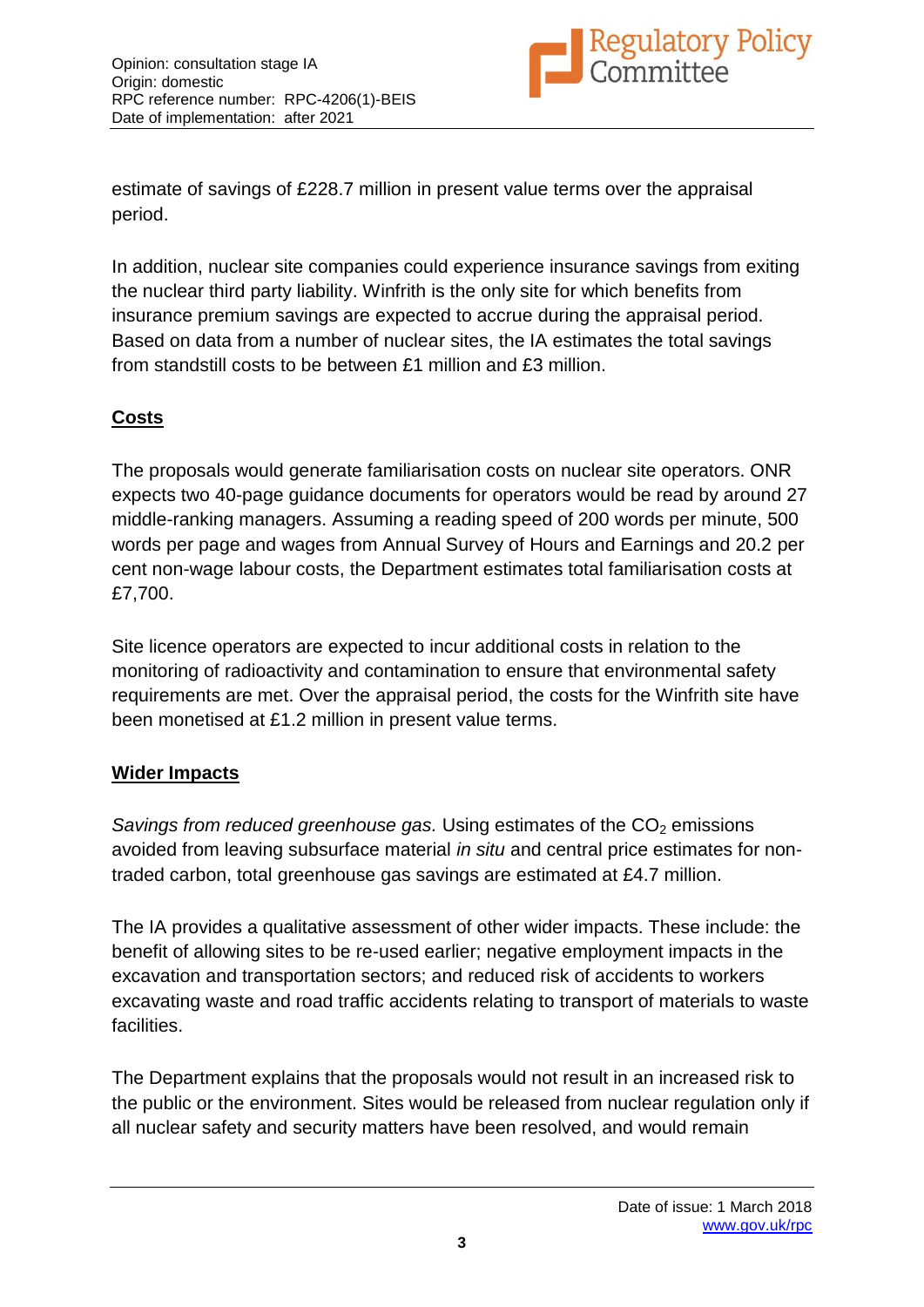

subject to regulation by HSE (radiological protection) and environment agencies (land remediation).

## **Quality of submission**

The Department's assessment of the overall impacts of the proposals, including the impacts on business, is fit for purpose. The IA sets out clearly the rationale for the proposals and uses a proportionate level of evidence to support estimates of the impacts. The Department has also considered a non-regulatory option, whereby the no danger criterion is re-interpreted by the ONR, and explains the additional risk and uncertainty associated with this option.

The IA would benefit from providing:

- i) further discussion of how the overall balance of cost and benefits would be affected by a longer appraisal period and demonstration that the selected appraisal period reflects a fair comparison of overall costs and benefits as well as being the most practical choice;
- ii) a clearer explanation of how the overall cost and (particularly) benefit estimates have been calculated. A time profile of the figures presented in the tables on page 15 would be helpful;
- iii) confirmation that there is no obligation on the UK to adopt the OECD Nuclear Energy Agency's recommended criteria and that the proposal is therefore a domestic policy choice;
- iv) a clearer explanation of whether there are any further familiarisation costs to site licence companies associated with using "…*the necessary in-house expertise*…" (paragraph 53, page 11);
- v) further information on the interpretation of the no danger criterion by the regulator in 2005, in particular how far it was driven by legal or policy considerations and how it compared with the intention of the original regulations;
- vi) reconciliation of the assumed "…*conservative figure of £1 million per year*…" for regulatory cost reduction with the actual figure of £0.273 million per year for Winfrith (paragraph 72, page 14); and